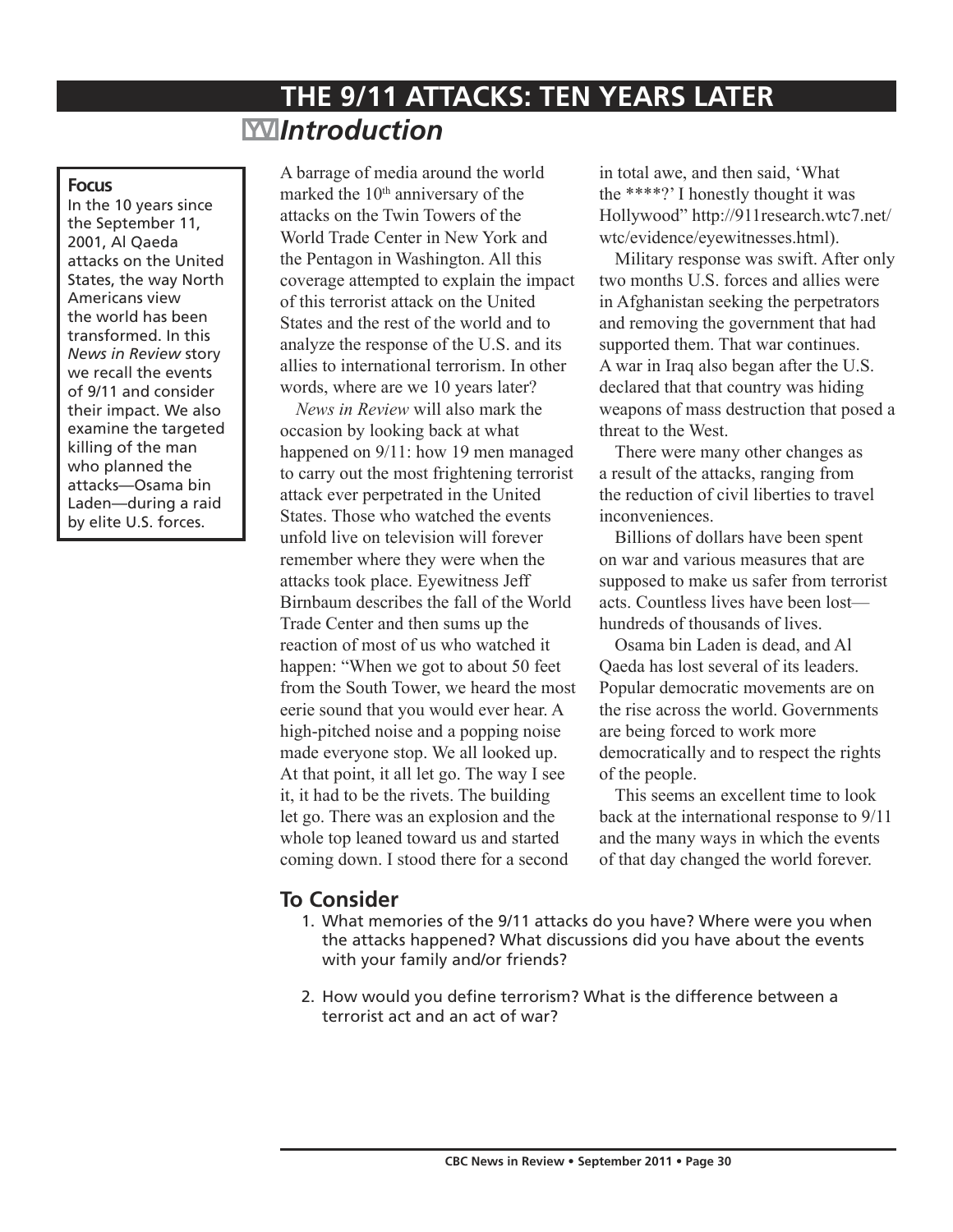# **THE 9/11 ATTACKS: TEN YEARS LATER** *Video Review*

# **Pre-viewing Discussion**

With a partner or in a small group discuss the following questions and write down the highlights of your discussion in the spaces provided. Be prepared to share some of your points of agreement and disagreement with the entire class.

- 1. Is it important to remember the events of 9/11, or is it better if we try to forget about them and move on?
- 2. Does it make it easier or harder on the families of those who died in the 9/11 attacks to read news reports and see video footage of the events?

# **Video Questions**

As you watch the video respond to the questions below in the spaces provided.

- 1. How many people were killed in the 9/11 attacks?
- 2. What three targets were struck in the attacks?
- 3. What happened to the fourth hijacked airliner?
- 4. How long did it take the south tower to collapse after the plane hit?
- 5. Who were the hijackers?
- 6. Where was Osama bin Laden, leader of the hijackers, living at the time of the attacks?
- 7. In what country was bin Laden located when he was finally tracked down and killed?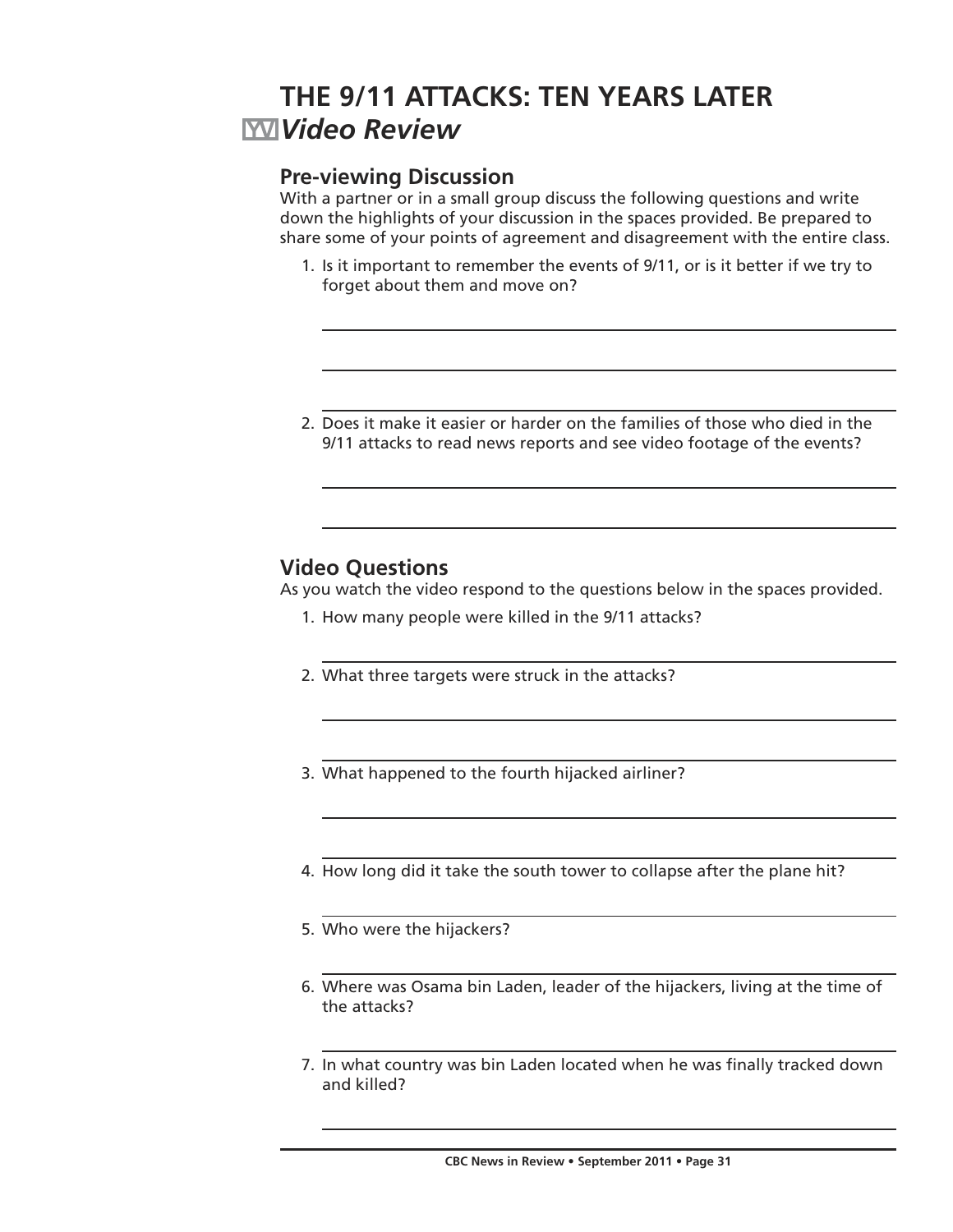- 8. How many Canadian soldiers were killed during the Afghanistan mission?
- 9. List three of the ways in which the 9/11 attacks have impacted the lives of ordinary people.
- 10. What percentage of the 9/11 victims have never had their remains located and/or identified?
- 11. How tall will the new One World Trade Center building be? What does that height symbolize?

## **Post-Viewing Activity**

 1. In the video, Dr. Paula Madrid says: "The main purpose of terrorism is to terrorize people and that's exactly what happened to really frightened people for the long term." Ultimately, however, terrorist attacks have a specific purpose.

 a) Based on what you saw and heard in the video, what was bin Laden hoping to accomplish?

b) How did the United States respond to these terrorist acts?

- 2. Some have expressed concern that One World Trade Center will be an irresistible target for anti-U.S. terrorist groups. Others describe it as a demonstration that the U.S. is not afraid of terrorists. Which of these opinions do you support? How secure would you feel working in the new building?
- 3. Commentators often speak of 9/11 as a day that changed the world forever. This means that everyone's life was somehow impacted by the event. Are there ways that you can point to in which your life was changed?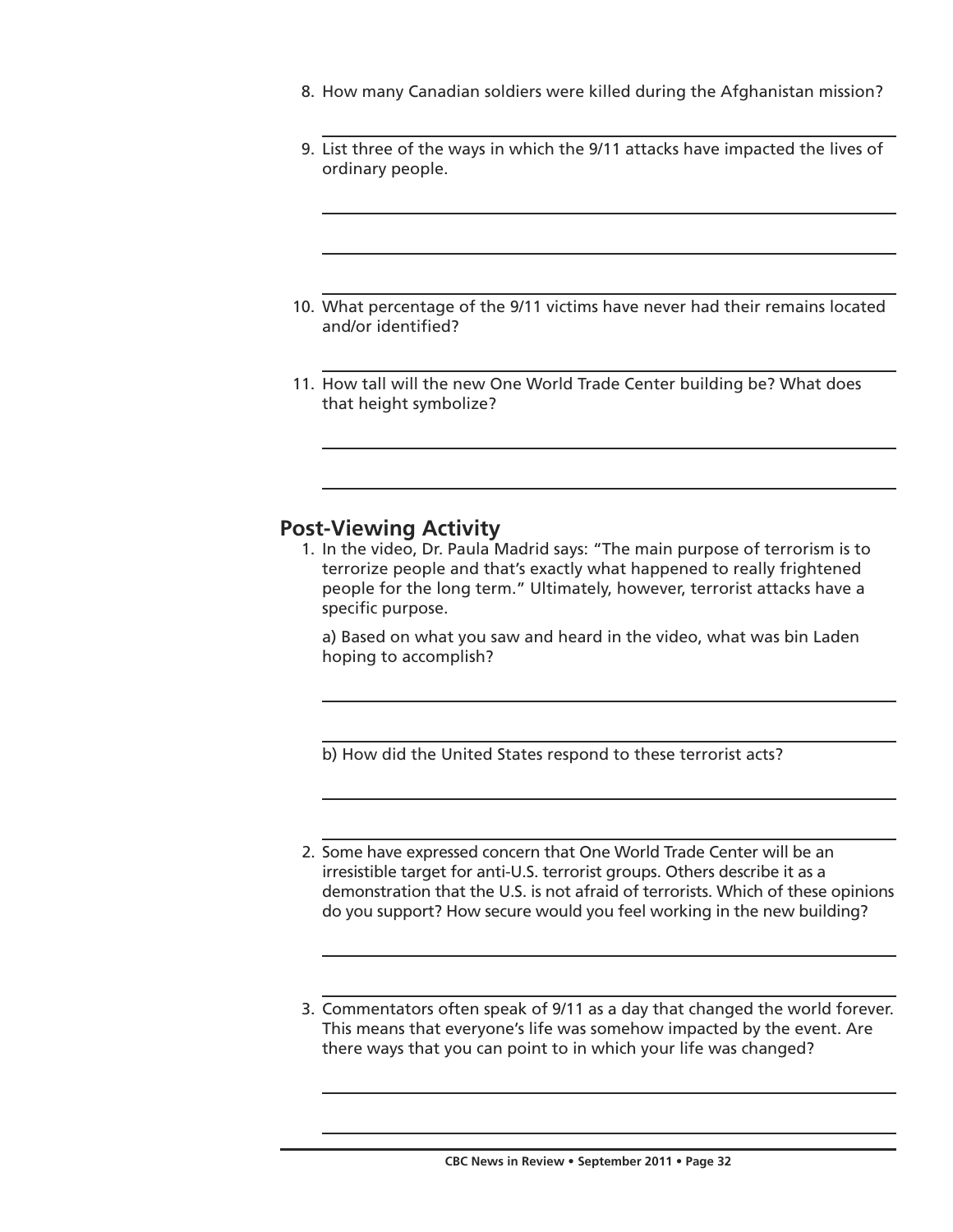# **THE 9/11 ATTACKS: TEN YEARS LATER** *Shock and Awe*

**Further Information** For more eyewitness accounts, as well as reflections of survivors, visit the *National Geographic* website at http://ngm.com/911.

## **Focus for Reading**

This section provides a description of the main events of 9/11, with some personal recollections by participants and observers of the event. As you read this section, create a chronology (timeline) of how the attacks unfolded.

The morning of September 11, 2001, was a beautiful one all along the northeastern seaboard of the United States. The author of this section was visiting family near Boston and had just finished a morning run when the phone rang. The message was brief: Turn on the television; something awful was happening in New York.

The television coverage was unbelievable. At 8:46 in the morning a plane had crashed into the North Tower of the World Trade Center in Manhattan. As we watched live coverage of the top floors of the tower burning, a second plane struck the South Tower, and it too exploded in flame.

In my memory, the rest of the morning is a blur: people jumping to their deaths from the top of both buildings; the two towers collapsing; a report that a third plane had flown into the Pentagon building in Washington; another report that a plane had crashed into a field in Pennsylvania. It was clear that the United States had been targeted by terrorists, but who they were and how many were involved was unclear. Details emerged over the next several days.

#### **The Two Towers**

The hijackers chose their weapons well. All four of the planes were Boeing airliners loaded with highly explosive jet fuel for long-distance trips.

The plane that hit the North Tower was American Airlines Flight 11 from Boston to Los Angeles. This plane was commandeered by five hijackers armed with a variety of cutting tools and mace and pepper spray. They broke into the cockpit, overpowered the pilot and copilot, and took control of the plane.

After the first plane struck the World Trade Center news reports falsely indicated the crash might have been accidental. That this was incorrect became clear at 9:03, when a second plane struck the South Tower. This was American Airlines Flight 175, which had also left Boston destined for Los Angeles. The crash and explosion were seen by millions on live television.

Eyewitness accounts help us understand the terror generated by the attacks. Jeff Benjamin was visiting a client on the 83rd floor of the North Tower when he saw American Airlines Flight 11 three or four miles away.

 "At the time we initially spotted the plane, it appeared to be level with us. We could distinctly identify the American airlines insignia, and my client commented that perhaps the plane had taken off from Kennedy and was experiencing mechanical problems. As the plane approached us it seemed to climb. I stood up from the conference table and walked over to the window assuming as everyone did that there was no imminent danger. As the plane came closer we could see that it was travelling at a high rate of speed, and the sound of the engines intensified. Immediately before impact we could see images in the cockpit, and the plane banked sharply. A split second later we heard an echoing shot, fell to the floor and observed a fireball followed by debris which struck the side of the building. At the same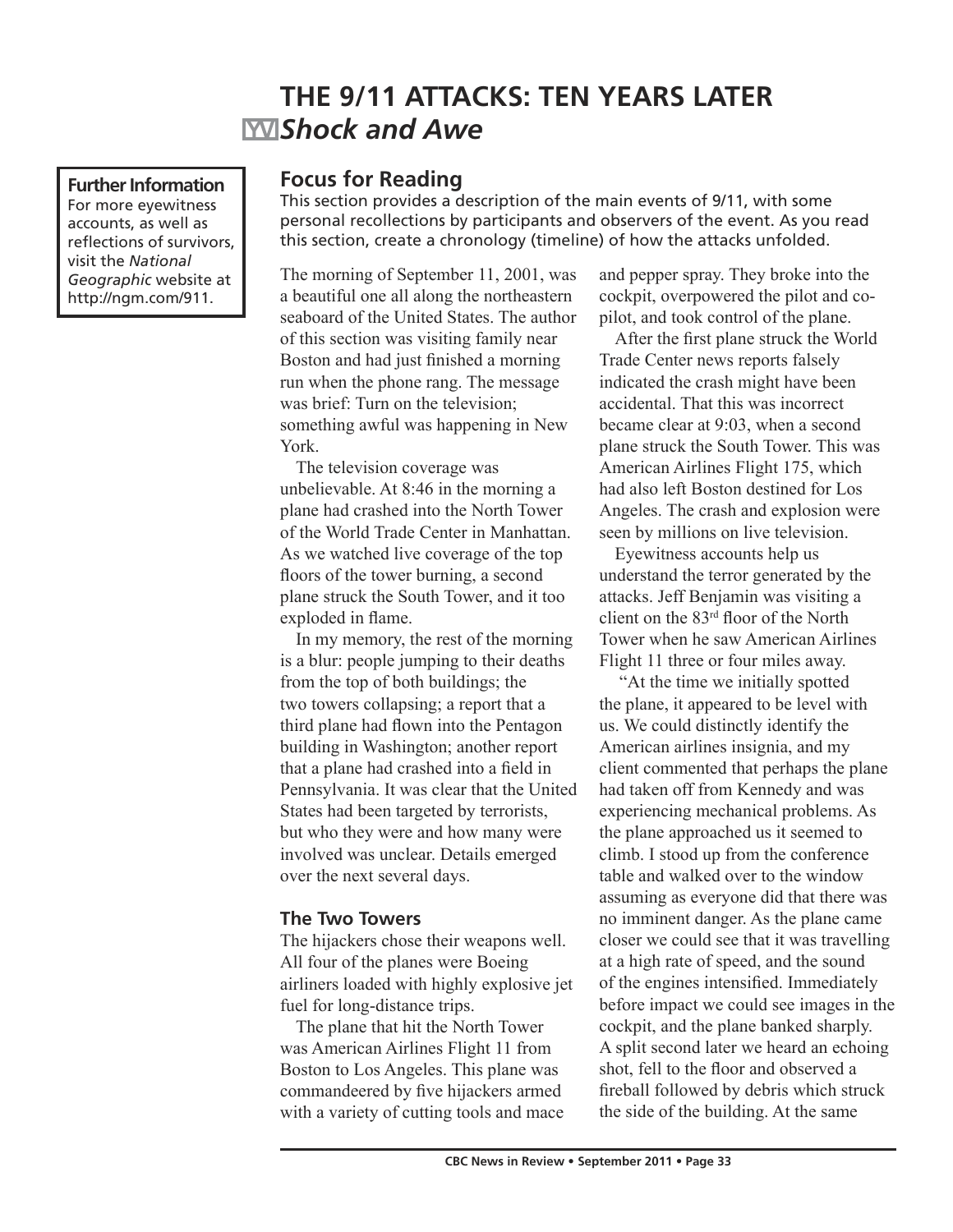**Did you know . . .**  In 1993 a truck bomb was detonated in the parking lot below the North Tower of the World Trade Center. Six people were killed and over 1 000 were injured. The operation was conducted by terrorists trained at Al Qaeda camps in Afghanistan.

time you could feel the building sway ever so slightly for a brief moment. We immediately retreated towards the main part of the office where we noticed a huge fireball shooting out of the elevator shaft which quickly disappeared" (http:// sites.google.com/site/wtc7lies/whattheys aw%3Aeyewitnessaccountsofthenycai).

Kim White was working on the  $80<sup>th</sup>$ floor of the North Tower when the plane hit it. She recounts what it was like trying to escape the building before it collapsed.

 "All of a sudden the building shook, then it started to sway. We didn't know what was going on . . . I ran towards the reception area. It was completely collapsed, but the receptionist was able to crawl out from under it . . . We got all our people on the floor into the stairwell, and then people began to calm down . . . We got down as far as the  $74<sup>th</sup>$  floor, and someone there pulled us into their office. They had a TV on, and we saw that a plane had crashed into the building. Then there was another explosion, so we left again by the stairwell.

It took about 40 minutes to get to the bottom. We were trying to get out through the building's lower level when all of a sudden the power shut off and the lights went out. The police yelled, 'Run!' Then something behind me collapsed. The building was starting to come down. All you saw was black, it was so dark. Now everybody was screaming. I got out with a co-worker, I grabbed his hand and we headed out together. Once we got outside, he went back in to assist, but I was so messed up, I just kept on walking. A detective came up to me and asked me if I was okay. I had an asthma attack and I had debris in my eyes, but I was okay" (*People* magazine, September 12, 2001).

Investment banker Richard Egües came up from the subway after both buildings had been hit.

"On the street I saw crowds of people

looking south. I looked up and saw gaping holes in both towers. As you looked more closely you began to see little things flying down, and then you realized they were bodies of people who had jumped from the building. I saw the somersaults, the floating bodies. It was like they were in slow motion, sort of turning around. You had to think there must have been such total desperation" (http://whatreallyhappened.com/ WRHARTICLES/people.html).

The South Tower was the first to collapse, at 9:59; the North Tower was gone at 10:28. Joe Casaliggi, a firefighter who was involved in the subsequent rescue attempt, described what was left.

"You have two [110-storey] office buildings. You don't find a desk. You don't find a chair. You don't find a telephone, a computer. The biggest piece of a telephone I found was half of a keypad, and it was about this big [makes a shape with his hand about 7 centimetres in diameter]. The building collapsed to dust" (http://911research. wtc7.net/wtc/evidence/videos/docs/ collapsed to dust.mpg).

#### **The Washington Targets**

Hijackers also targeted two buildings in Washington: the Pentagon and either the Capitol or the White House. American Airlines Flight 77—which had left Washington for Los Angeles—slammed into the Pentagon, the national military headquarters, at 9:37 a.m. Steve Anderson saw the plane hit.

"A few moments later, as I was looking down at my desk, the plane caught my eye.

"It didn't register at first. I thought to myself that I couldn't believe the pilot was flying so low. Then it dawned on me what was about to happen. I watched in horror as the plane flew at treetop level, banked slightly to the left, [dragged] its wing along the ground and slammed into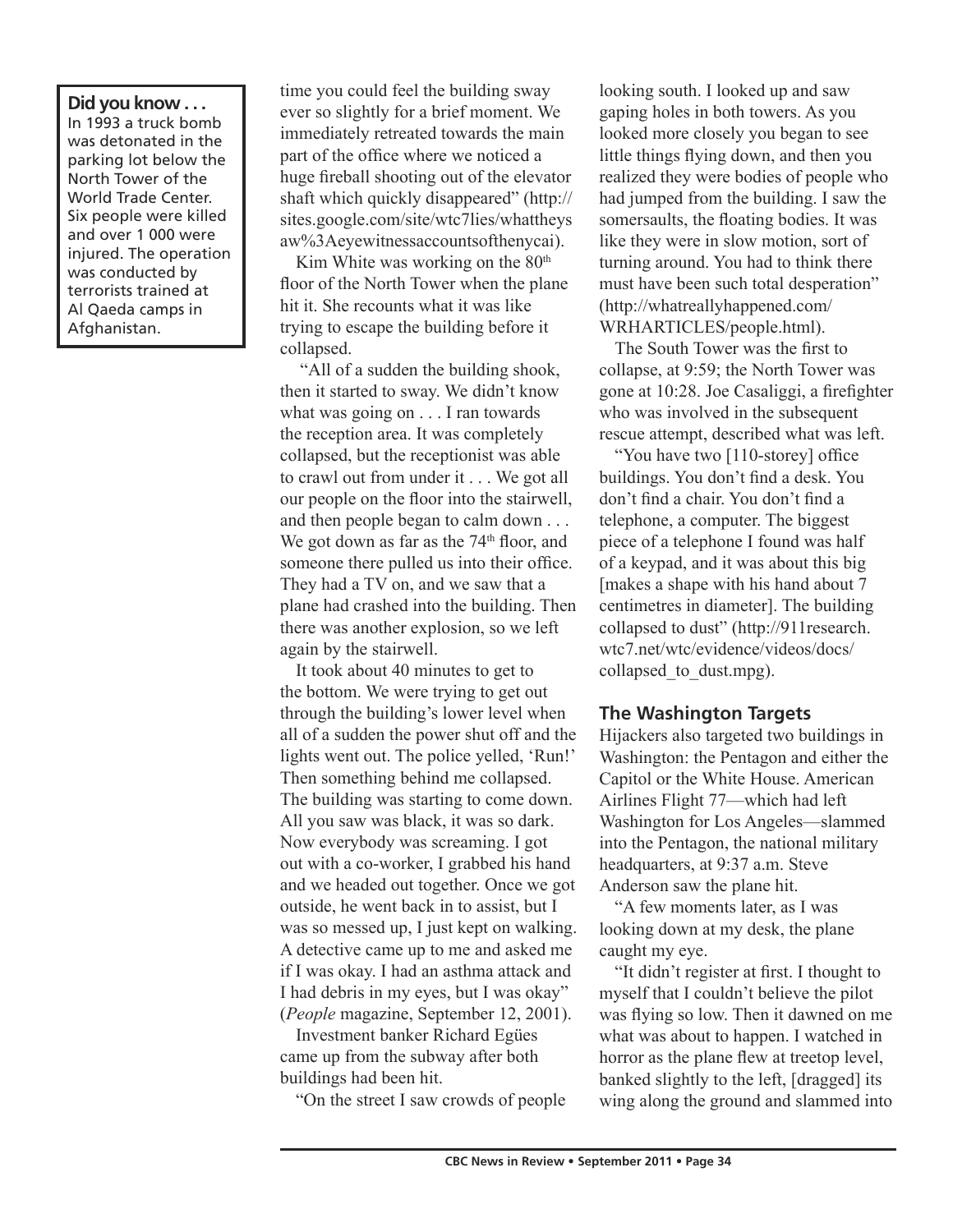the west wall of the Pentagon, exploding into a giant orange fireball. Then black smoke. Then white smoke" [\(www.jmu.](http://www.jmu.edu/alumni/tragedy_response/read_messages.html) [edu/alumni/tragedy\\_response/read\\_](http://www.jmu.edu/alumni/tragedy_response/read_messages.html) [messages.html](http://www.jmu.edu/alumni/tragedy_response/read_messages.html)).

One more plane had a Washington target. This was United Airlines Flight 93 from Newark, New Jersey, bound for San Francisco. It was hijacked and turned back toward Washington, but several of the passengers prevented the plane from reaching the city by attacking the hijackers. At 10:03 a.m. the plane crashed in a field near Shanksville, Pennsylvania, killing everyone aboard.

#### **Casualties**

It took several weeks to arrive at a final figure for the number of casualties. Nearly 3 000 people died as a result of the 9/11 attacks. Most of the deaths over 2 600—were in New York City. Over 400 emergency workers were killed, all 245 people aboard the four

planes were killed, 125 people died at the Pentagon, and the 19 terrorists involved in the attacks were killed.

### **The Hijackers**

The 19 hijackers were organized into four teams, each consisting of a pilot and three or four "muscle men" whose job was to control the passengers and crew. The operation's leader, Mohamed Atta, was an Egyptian. The other 18 consisted of one man from Lebanon, two from the United Arab Emirates, and 15 from Saudi Arabia. All were in the United States legally; two had even received their flight training in Florida.

Although it rapidly became clear to U.S. authorities that Al Qaeda was responsible for the attacks, Osama bin Laden initially denied all responsibility. It was not until 2004 that he admitted personal responsibility for the action.

It was to be nearly seven more years before he was finally held to account.

## **Follow-Up**

- 1. Although the U.S. government has repeatedly said that none of the hijackers came into the country from Canada, nearly a quarter of the American people still believe this was the case. Why do you think this myth was and is so pervasive? What effect(s) does it have on relations between the United States and Canada?
- 2. Many emergency workers at Ground Zero, the site of the World Trade Center, have suffered from medical problems since the 9/11 events, and several of them have died. The problems include a variety of cancers and respiratory ailments. Many of them began less than a year after the collapse of the towers, yet it was only in July 2011 that Congress passed a law providing the workers with treatment assistance and compensation. Why do you think it took so long for this to happen?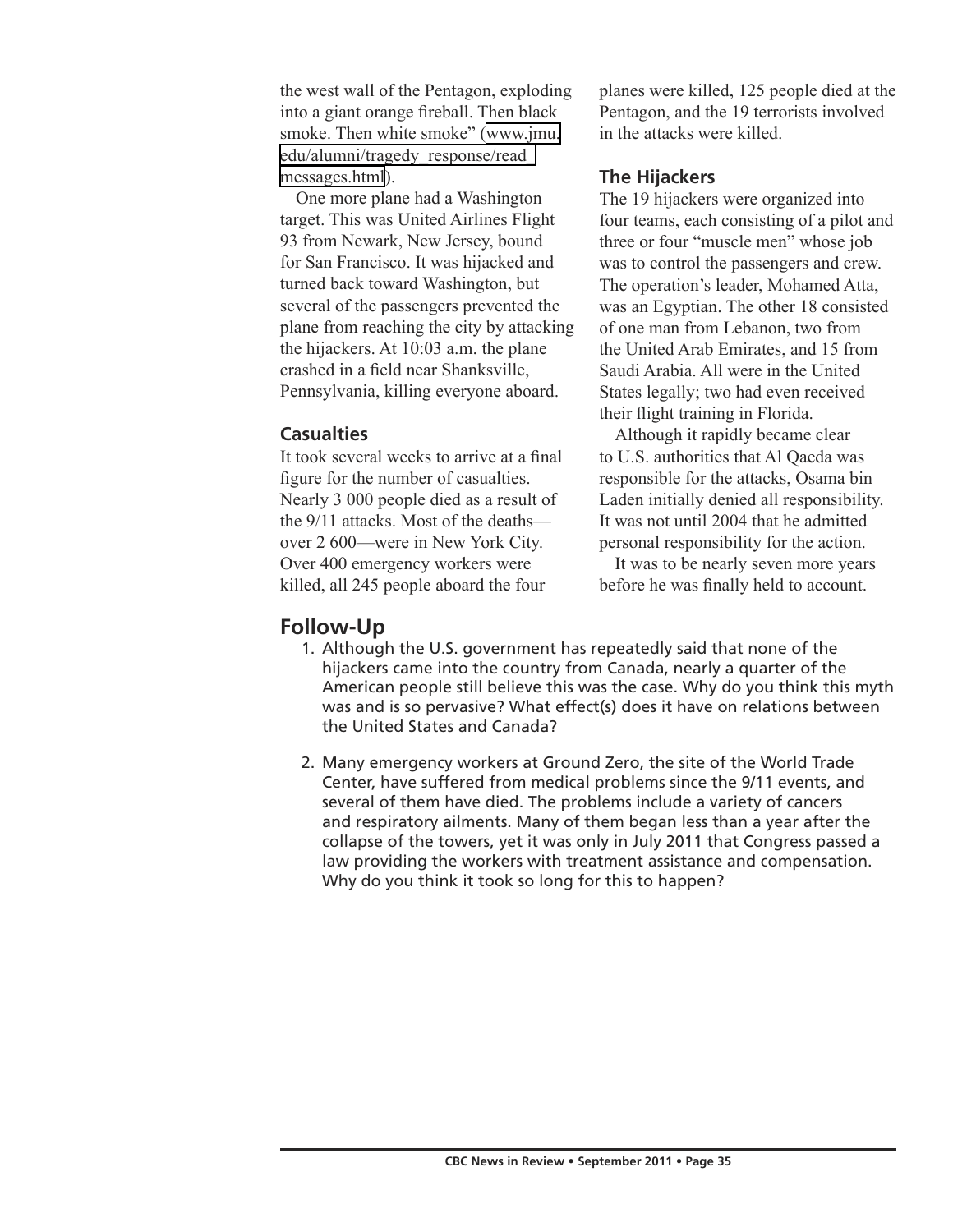# **THE 9/11 ATTACKS: TEN YEARS LATER** *How have our lives been changed?*

**Did you know . . .**  The war in Iraq was not sanctioned (supported) by the United Nations, so Canada did not join the United States in this mission.

### **Reading Prompt**

In this section we will examine some of the impacts the 9/11 attacks have had on nations and individuals. As you read this section, consider the following quotation from columnist Rosie DiManno in the May 3, 2011, issue of the *Toronto Star*: "Sometimes it's difficult to remember what the world was like before bin Laden provoked what came to be known as the 'war on terror.' How many billions have been spent? How many lives—on all sides—sacrificed to one man's figment of fundamentalism? How many civil liberties abraded? How many security inconveniences imposed on ordinary people?" As you read, ask yourself: How many of these consequences of 9/11 have impacted my life?

Your teacher may choose to have you complete a Multiple Consequence Web The Your teacher may choose to have you complete a memper can be downloaded from http://newsinreview.cbclearning.ca/worksheets/.

#### **Thousands of Lives, Billions of Dollars**

The war on terror that DiManno refers to has resulted in two major international actions led by the United States: the invasions of Afghanistan and Iraq.

The U.S. and its allies went into Afghanistan in 2001 when the Taliban leadership refused to surrender Osama bin Laden, identified as the man behind the 9/11 attacks and several other Al Qaeda terrorist attacks against Americans abroad. These armed conflicts have been costly.

Canadians have lost 155 military personnel in Afghanistan to date. While actual figures are hard to establish, hundreds of fighters have been killed on both sides. Even greater has been the number of civilians killed in the conflict. At least 9 759 civilian lives were lost between 2007-2010 alone. Disturbingly, the worst year for civilian deaths was 2010, after eight years of allied operations [\(www.guardian.co.uk/](http://www.guardian.co.uk/news/datablog/2010/aug/10/afghanistan-civilian-casualties-statistics) [news/datablog/2010/aug/10/afghanistan](http://www.guardian.co.uk/news/datablog/2010/aug/10/afghanistan-civilian-casualties-statistics)[civilian-casualties-statistics](http://www.guardian.co.uk/news/datablog/2010/aug/10/afghanistan-civilian-casualties-statistics)).

Even more costly in human life has been the war in Iraq. Iraq now has its own government, and the U.S. and allied military presence is nearly gone, but violence continues. Nearly 4 500 U.S. troops were killed since war began in 2003—as well as about 500 other coalition troops.

Estimates of the number of Iraqi civilians killed vary widely, from over 100 000 to over one million. The Iraq Body Count Project has a database indicating a minimum of 102 344 civilian deaths from violence between 2003 and August 2011 [\(www.](http://www.iraqbodycount.org/database/) [iraqbodycount.org/database/](http://www.iraqbodycount.org/database/)).

The war on terror has also had an enormous monetary cost. *Foreign Affairs* reported that, "United States primacy was also damaged by the unexpected cost of the protracted wars, recently estimated by Congressional Research Service to be \$1.3-trillion dollars and mounting . . . [Defence] spending climbed from \$304-billion in 2001 to \$616-billion in 2008, even as the United States budget went from a surplus of \$128-billion to a deficit of \$458-billion" (September/October 2011). Add to this the approximately \$1-trillion spent on creating the Homeland Security apparatus. Clearly, the war on terror had a huge impact on the difficult financial circumstances in which the United States finds itself today.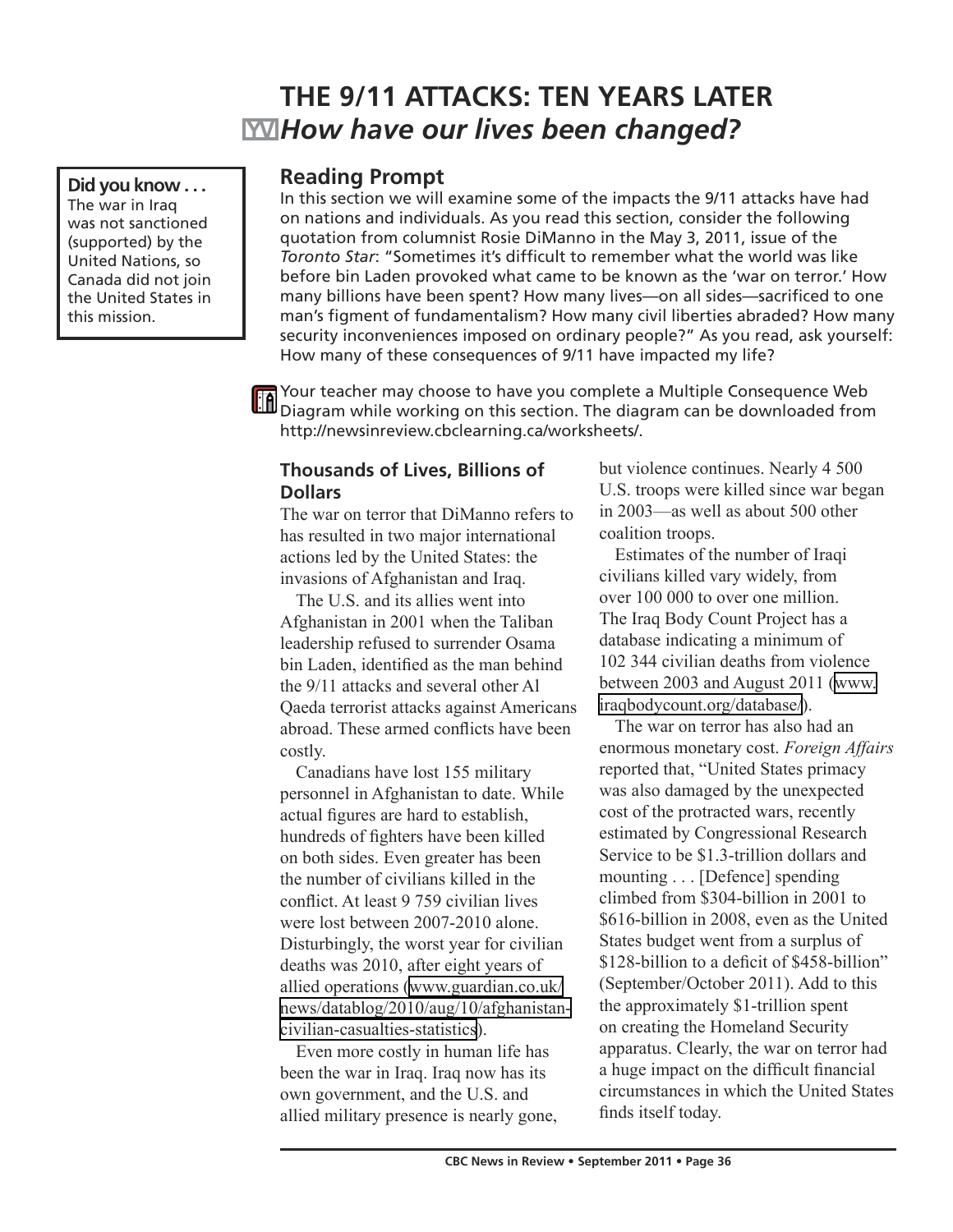#### **Quote**

"Bin Laden's most obvious effect on America may be this: A generation has grown up with no memory of ever walking unchecked onto an airplane, or of greeting an air traveller at the gate. The institution of security to eliminate soft targets has cost billions and changed the face of the nation." — Peter Grier (*The Christian Science Monitor,* May 7, 2011)

During the same period Canada also greatly increased its military spending, which is currently ranked  $13<sup>th</sup>$  in the world. Between 2000 and 2011 defence spending more than doubled—from \$10-billion to \$21.8-billion. A large part of this increase was to support an expeditionary force to Afghanistan, Canada's major military contribution to the war on terror.

### **Civil Liberties**

Many have argued that the greatest impact of 9/11 has been on individual civil liberties in the United States and around the world. Stephanie Findlay and Nicholas Kohler sum up that view in *Maclean's*: "Most insidiously, bin Laden's triumph permitted an unparalleled curbing of civil liberties across the Western world. The USA Patriot Act, made into law in the weeks following the attacks, gave law enforcement agencies unheard-of authority to eavesdrop on telephone, e-mail and other communications, boosted international intelligence gathering, and heralded an era in which suspected terrorists could be shipped to third-party countries for tortureenhanced interrogation. The Canadian Anti-Terrorism Act, passed in December 2001, introduced similar measures here, and newspapers began reporting on no-fly list snafus snagging unlucky namesake children and other innocents. Those like Maher Arar were unluckier still when they found themselves on the wrong side of the war on terror" (May 16, 2011).

Maher Arar is a Canadian citizen born in Syria who came to Canada with his family when he was 17. In 2002 he was detained by U.S. authorities for interrogation on suspicion of connections to Al Qaeda. He was deported by the United States government to Syria, where he was imprisoned and tortured

until he made a false confession. He returned to Canada in 2003; in 2006 a commission of inquiry cleared him of all terrorism allegations. The Canadian government settled a lawsuit with Arar for \$10.5-million in compensation for his suffering.

One of the most contentious attacks on civil liberties in the United States is the infamous no-fly list, which contains the names of 12 000 people who are forbidden to fly in a plane within or entering the United States. Another 460 000 are on a watch list, which means they require special screening before they are allowed to board.

Documents obtained when bin Laden's compound was raided indicate that Al Qaeda was planning a major attack on a railway system in the United States. Authorities are now considering bringing in similar no-travel restrictions for the entire Amtrak rail system.

### **Tightened Security**

Billions of dollars have been spent around the world to tighten security, especially at airports and places where large numbers of the public gather. Some of the security measures airplane passengers now face are both humiliating and inconvenient, and they include:

- Full electronic body scans
- Random pat-downs by airport security personnel
- Removal of all footwear at check-in for flights to the United States
- Restrictions on liquids and gels that can be brought onto the plane in hand luggage or purses
- The need to provide one piece of government-issued photo identification, or two pieces of non-government photo ID at check-in

As a result, check-ins at major airports now take considerably longer than before security was tightened, and passengers can expect to spend many additional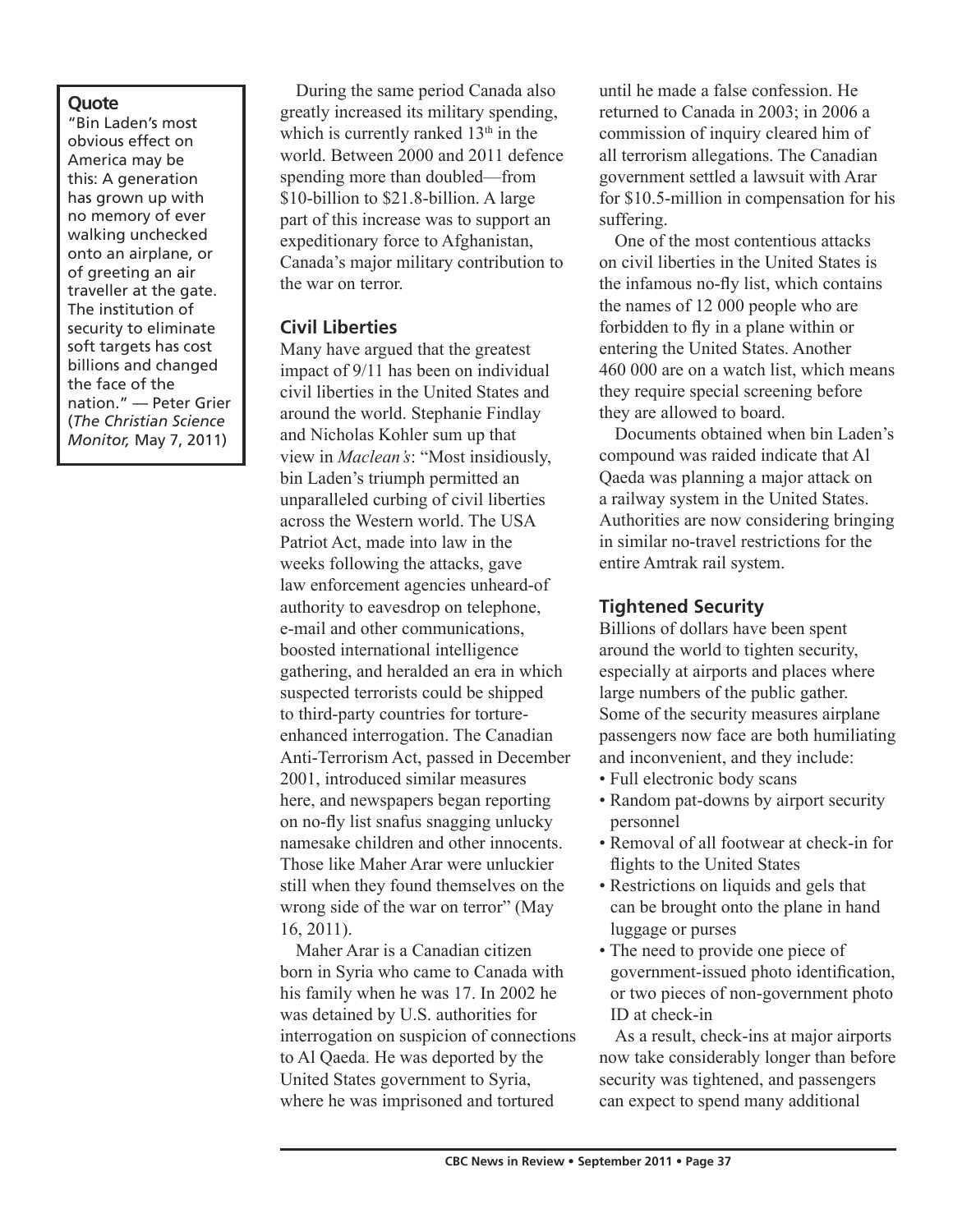hours at airports waiting in line. And although these delays cause many to be frustrated, most travellers feel that the improved security measures are worth the hassle.

Canadians are now required to show a passport when crossing the border into the United States. Line-ups at many border crossings are more lengthy, and inspections much more common than in the past. The trucking industry, in particular, finds the number and length of inspections cut deeply into its bottom line.

#### **Anti-Muslim Sentiment**

9/11 had a significant impact on attitudes toward Muslims in the United States,

Canada, and other parts of the West. According to a *Washington Post* poll published on September 9, 2010, only 37 per cent of people in the United States said they had a favourable opinion of Islam (*The New Republic*, November 1, 2010). Most recently anti-Muslim sentiment has been demonstrated in the attempts to block the construction of a Muslim community centre, called Park 51, near the former site of the World Trade Center. Opponents argue that at best it shows "insensitivity" on the part of the Muslim community to build there, while proponents argue that it should be built because most of the centre will be open to the public and will be used to promote dialogue with other religions.

## **For Discussion**

- 1. With a partner or in a small group discuss the notes you made while you read this information in response to the reading prompt that asked you how many consequences of 9/11 have affected your life.
- 2. Canada has had one terrorism scare—the 2006 case of the "Toronto 18" (for more information read the March 2010 issue of *News in Review*). How likely do you think it is that a terrorist act will occur on Canadian soil? What might motivate such an act?
- 3. How would you respond to a pollster asking whether Park 51 should be built in its proposed location?
- 4. One of the biggest political quarrels involving civil liberties in the United States has been over the use of torture while interrogating suspected terrorists. Despite its prohibition by international law, terror was often used at the detention centre at Guantanamo Bay. Is the use of torture ever justified by circumstance?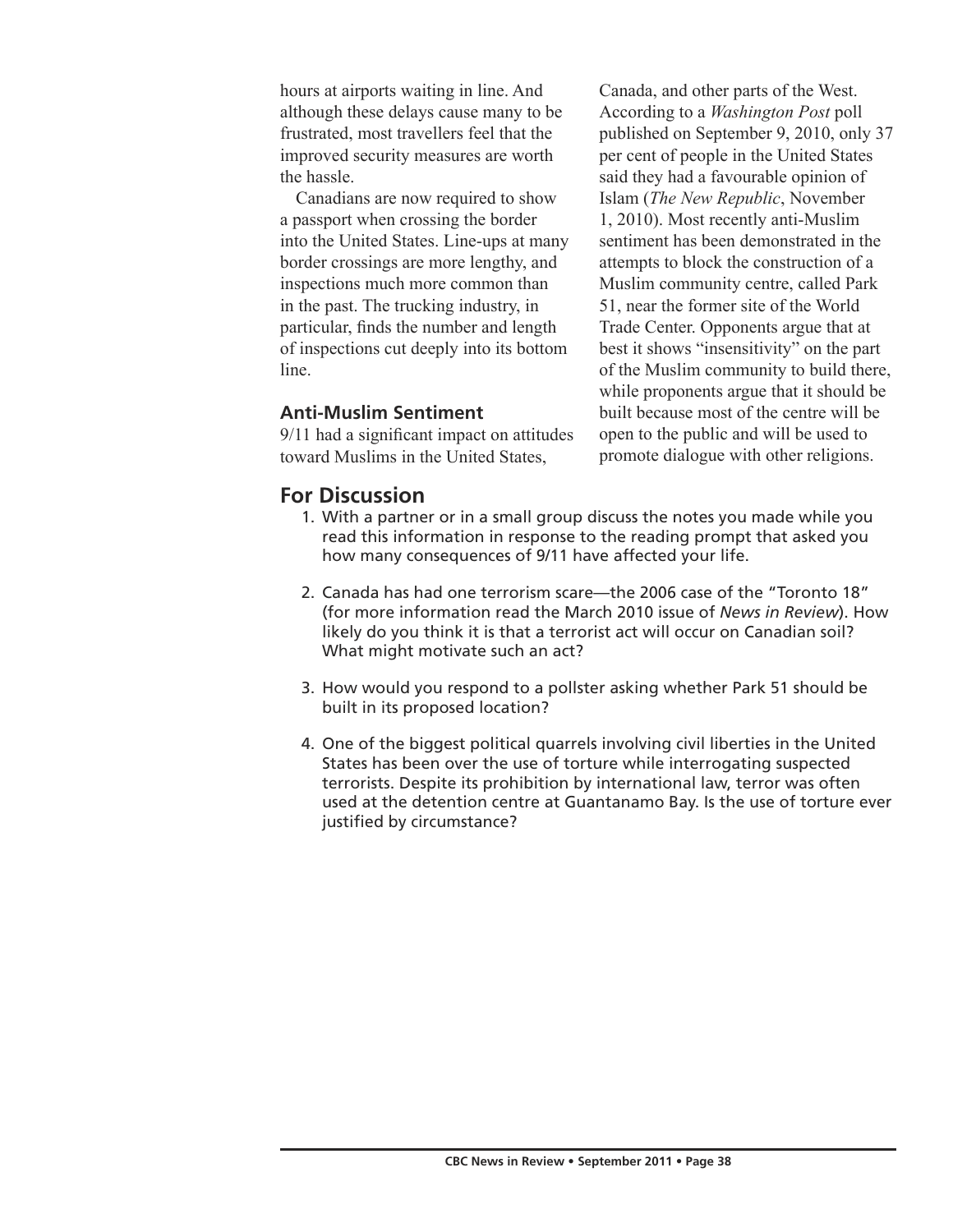# **THE 9/11 ATTACKS: TEN YEARS LATER** *The Death of Osama bin Laden*

#### **Further Research**

One of the most critically acclaimed articles on the 9/11 attacks and their aftermath was written by Nicholas Schmidle and appeared in the August 8, 2011, issue of *The New Yorker*. Check it out to learn more.

When he heard of the raid that killed Osama bin Laden, former U.S. president George W. Bush issued a statement that said; "The fight against terror goes on, but tonight America has sent an unmistakable message: No matter how long it takes, justice will be done" ([www.bbc.co.uk/news/world-us-canada-](http://www.bbc.co.uk/news/world-us-canada-13256676)[13256676](http://www.bbc.co.uk/news/world-us-canada-13256676)[\).](http://www.bbc.co.uk/news/world-us-canada-132566760) As you read this section of the guide, determine for yourself whether or not justice has been done.

U.S. President Barack Obama began his address to the nation on May 1, 2011, with the following statement: "Good evening. Tonight, I can report to the American people and to the world that the United States has conducted an operation that killed Osama bin Laden, the leader of Al Qaeda, and a terrorist who's responsible for the murder of thousands of innocent men, women, and children" (www.smh.com.au/world/ obamas-address-to-the-nation-bin-ladenis-dead-20110502-1e4fl.html).

It had taken nearly 10 years since the 9/11 attacks to successfully track him down. Briefly, the mission unfolded as follows.

#### **Finding bin Laden**

The United States wanted very badly to capture Osama bin Laden following the 9/11 attacks. They were not able to do so when the United States first invaded Afghanistan in 2001. It was believed that he had slipped away across the border into Pakistan. Efforts to track him down continued unsuccessfully for years, but in June 2009 Obama told the Central Intelligence Agency (CIA) to ramp up their efforts to find him.

By August 2010 the CIA was certain they had identified and located bin Laden's personal courier—a man named

Abu Ahmed al-Kuwaiti. The courier had been tracked to a compound in the city of Abbottabad, Pakistan. Using aerial surveillance, they noted that although the courier and his family came and went from the compound, someone who lived on the third floor of the main house never left it. The building seemed to lack all methods of communication with the outside world. Several CIA analysts believed that the man on the third floor was bin Laden.

By the end of 2010, the CIA was looking at the possibility of a military strike on the compound. Suggestions ranged from bombing the compound to tunnelling into it, but they decided to perform a helicopter raid by Navy SEALs (Sea, Air and Land teams). The SEAL team trained in the United States at a mock-up of the Abbottabad compound.

#### **Killing bin Laden**

The raid took place on May 1. Two Black Hawk helicopters carrying 24 raiders flew into Abbottabad. As the helicopters approached the compound, Obama and several advisers watched the operation by live video feed provided by an unmanned drone flying 15 000 feet above the city.

After landing, the SEALS made their way into the inner courtyard of the main house. On the way they killed al-Kuwaiti, his brother, and his brother's wife. They proceeded to clear the main house floor by floor. One of bin Laden's sons, Khalid, was killed by SEALs on the second floor.

When they reached the third floor, one of the SEALs, wearing night-vision goggles, spotted a man he was sure was bin Laden peering out from a nearby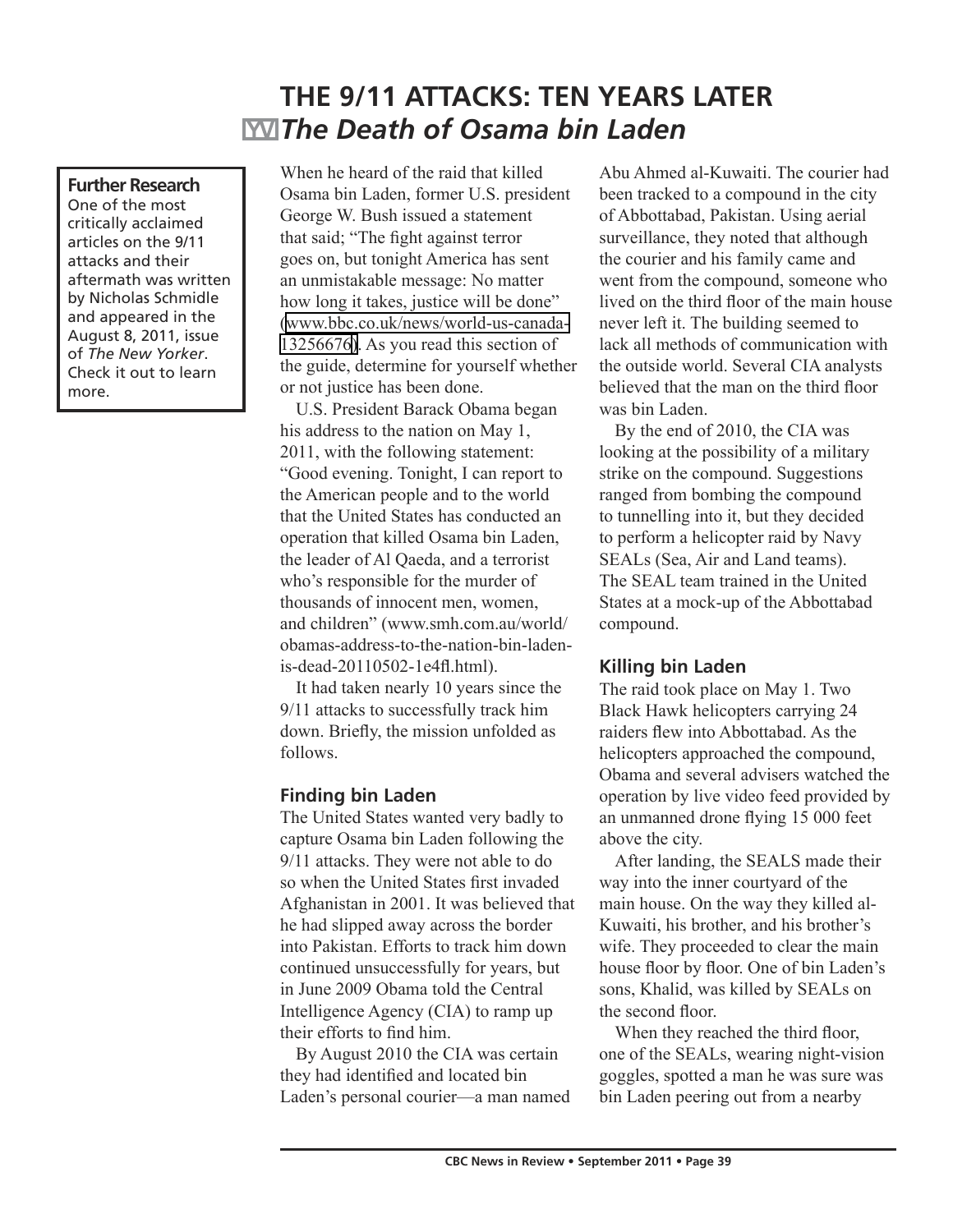#### **Further Research** For an extensive selection of world leaders' opinions on the killing of Osama bin Laden, see the BBC news website at [www.](http://www.bbc.co.uk/news/world-us-canada-13256956) [bbc.co.uk/news/world](http://www.bbc.co.uk/news/world-us-canada-13256956)[us-canada-13256956.](http://www.bbc.co.uk/news/world-us-canada-13256956)

bedroom. Two of bin Laden's wives stepped in front of him to protect him. One was wounded in the leg. Then bin Laden was shot twice: once in the chest and once in the head.

DNA samples were taken from bin Laden's body to confirm his identity. The body was then loaded onto a helicopter and flown to Afghanistan. The body was photographed and then flown to an aircraft carrier from where it was disposed of in the Arabian Sea.

### **Future Developments**

When they went through the compound, the SEALs also took any records, computers and electronics they could find. From these items authorities have learned that bin Laden had remained active in Al Qaeda and that he had been plotting a significant attack on the U.S.'s rail system to mark the 10<sup>th</sup> anniversary of the 9/11 attacks.

The killing of bin Laden generated a mixed reaction. Some people welcomed the news and felt that bin Laden's death

was necessary. Both Afghan President Hamid Karzai and Pakistani Prime Minister Yusuf Raza Gilani spoke approvingly of the outcome of the raids. But many people felt the killing was barbaric and that it demonstrated the United States is no better than Al Qaeda by targeting bin Laden for death. And extremist forces swore revenge against both Pakistan and the United States.

The question remains whether or not the killing of bin Laden weakened Al Qaeda and other terrorist movements. Some observers argue that Al Qaeda had already become largely irrelevant because of the democratic movements sweeping the Middle East and North Africa. Others feel that the fall of those tyrannical governments leaves those areas even more vulnerable to terrorist movements and provides more opportunities for Al Qaeda to obtain new recruits. Some feel that the killing leaves the movement without a charismatic leader; others believe that the movement now has its greatest martyr.

### **Follow-up**

- 1. Was justice served by the killing of bin Laden? Should an attempt have been made to take him alive? Why or why not? Make notes on your position and discuss with a partner
- 2. The Navy SEALS have a counterpart in the Canadian Forces called the Canadian Special Operations Forces Command. Conduct research to find out who the members are and what their mandate is. As well, identify some of the operations in which they have taken part.